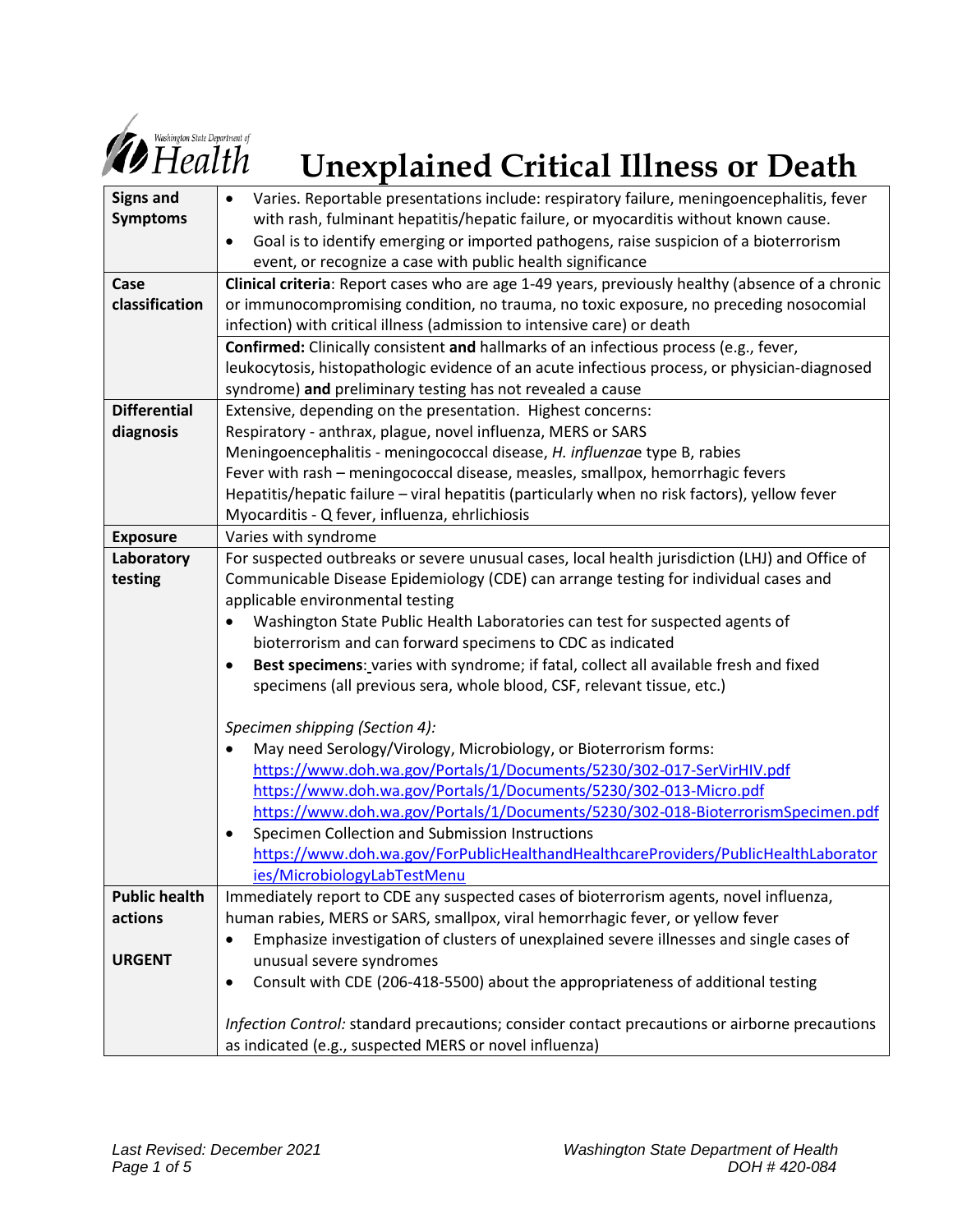## **Unexplained Critical Illness or Death**

### **1. DISEASE REPORTING**

#### **A. Purpose of Reporting and Surveillance**

- 1. To identify emerging pathogens in Washington State.
- 2. To raise the index of suspicion of a possible bioterrorism event.
- 3. To recognize critical illnesses or deaths with potential public health impact.

Note that public health resources cannot support the work to diagnose all cases of unexplained critical illness or death.

#### **B. Legal Reporting Requirements**

- 1. Health care providers: notifiable to local health jurisdiction within 24 hours
- 2. Health care facilities: notifiable to local health jurisdiction within 24 hours
- 3. Laboratories: no requirements for reporting
- 4. Local health jurisdictions: notifiable to the Washington State Department of Health (DOH) Communicable Disease Epidemiology (CDE) within 7 days of case investigation completion or summary information required within 21 days

#### **C. Local Health Jurisdiction Investigation Responsibilities**

- 1. For sporadic cases: Review the clinical presentation, laboratory findings, and autopsy report if available. Secure appropriate specimens (if available) for immediate or future testing if warranted.
- 2. For clusters of patients with a similar illness: Review the clinical presentations, laboratory findings, and autopsy reports (if available) for all of the patients. Consult with CDE to determine if testing at the Washington State Public Health Laboratories (PHL) is appropriate. If so, facilitate the transport of appropriate specimens to PHL for testing.
- 3. Report all persons who meet the clinical case definition to CDE. Complete the case report form [\(https://www.doh.wa.gov/Portals/1/Documents/5100/210-051-ReportForm-](https://www.doh.wa.gov/Portals/1/Documents/5100/210-051-ReportForm-Unexplained.pdf)[Unexplained.pdf\)](https://www.doh.wa.gov/Portals/1/Documents/5100/210-051-ReportForm-Unexplained.pdf) and enter the data into the Washington Disease Reporting System (WDRS) as Unexplained Critical Illness or Death. If a cause of death is determined to be a notifiable condition, change the event in WDRS to the reportable condition.

## **2. THE DISEASES AND THEIR EPIDEMIOLOGY**

#### **Background**

The purpose of this surveillance system is to identify emerging pathogens and detect bioterrorism or other events of public health significance. Whether a diagnosis is established may reflect the intensity of clinical investigation and testing. Particularly with deaths outside a health care facility, basic microbial testing may not have been done.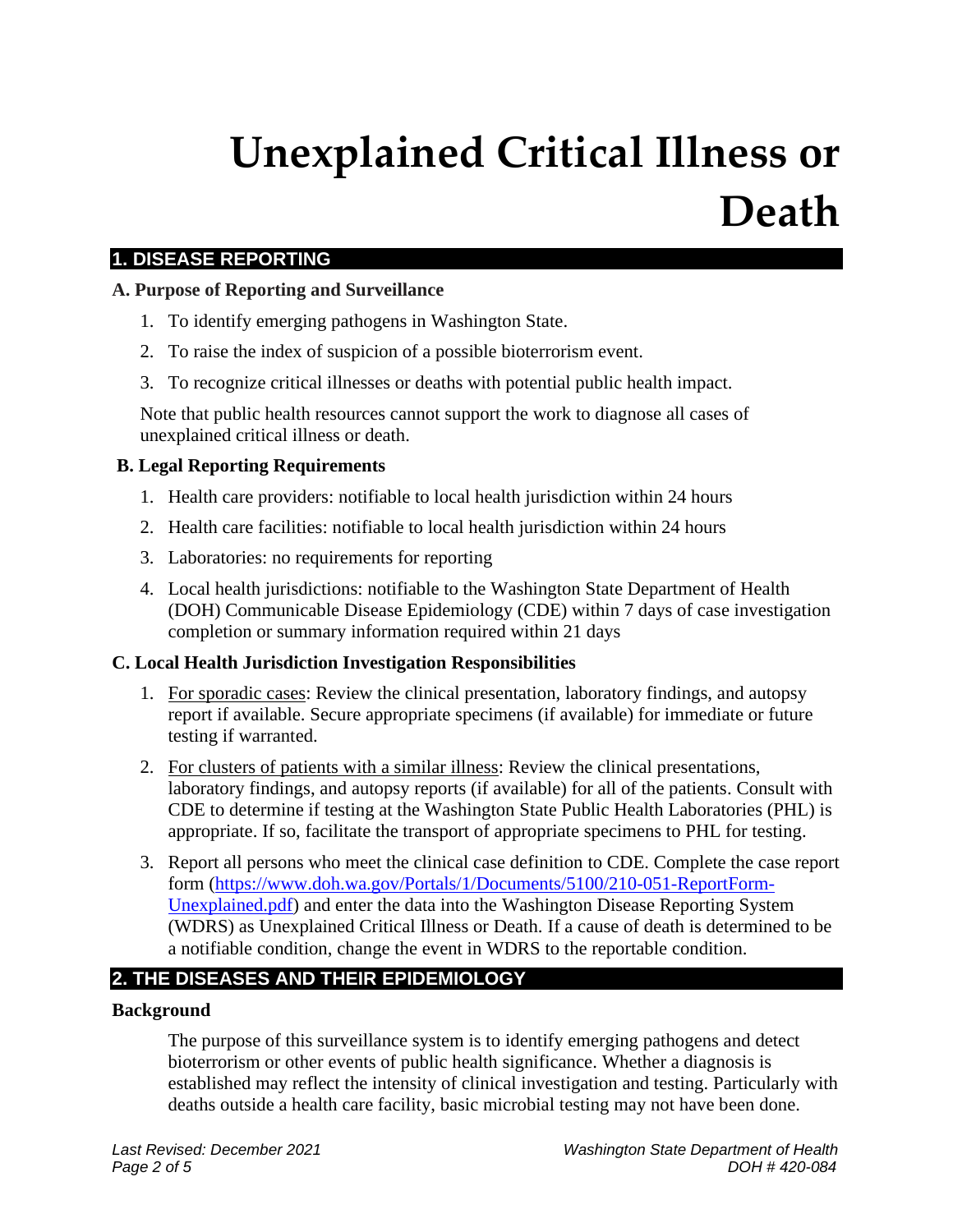Public health resources cannot support investigation of all such cases, particularly when few diagnostic tests were done on the patient initially. Clusters of unexplained severe illnesses and single cases of unusual syndromes are of greatest public health priority.

As examples of emerging conditions, in 1993, two individuals from New Mexico with critical illness presented to the same physician. Upon the initiation of an investigation of these and subsequent cases, hantavirus infection was identified and the reservoir was determined within 6 weeks of the first case presentation. In 1999, a cluster of encephalitis cases in New York City was found to be caused by West Nile virus, the first time the agent had been recognized on the continent.

#### **Unexplained Critical Illness and Death in Washington**

Requirements for the reporting of unexplained critical illness or death were instituted in December of 2000. To maximize the likelihood of identifying cases with public health importance, reporting is limited to persons aged 1–49 years who were previously healthy and who have evidence of an infectious process. Since the condition was made reportable, DOH has received 0–6 reports annually. The most common clinical syndromes reported are central nervous system (meningitis, encephalitis), respiratory, and sepsis/multiorgan failure.

#### **Etiologies**

Potential etiologies of unexplained critical illness and/or death are extensive and will not be addressed in a comprehensive way in this guideline. Below is a list of syndromes followed by infectious disease diagnoses which should be considered of highest public health significance.

Respiratory syndrome: anthrax, plague, tularemia, tuberculosis, pertussis, influenza, hantavirus, cryptococcal disease. (Multiple other potential causes that can be difficult to diagnose include: legionellosis, Mycoplasma infection, psittacosis, and coccidioidomycosis.)

Meningoencephalitis: meningococcal disease, *H. influenza*e type B, rabies, arboviral disease, cryptococcal disease. (Multiple other potential causes that can be difficult to diagnose include: ehrlichiosis, leptospirosis, and amoebic meningoencephalitis.)

Fever with rash: meningococcal disease, Rocky Mountain spotted fever/rickettsioses, measles, varicella, hemorrhagic fevers. (Multiple other potential causes that can be difficult to diagnose include: ehrlichiosis and bartonellosis.)

Hepatic syndrome: hepatitis A-E, arboviral diseases, yellow fever. (Multiple other potential causes that can be difficult to diagnose include: leptospirosis, Q fever.)

Myocarditis: Q fever, influenza (Multiple other potential causes that can be difficult to diagnose include: Chagas and ehrlichiosis.)

Non-infectious cases of severe illnesses are numerous and include toxic exposures, overdoses of pharmaceuticals or of illicit drugs, malignancy, and autoimmune or genetic conditions.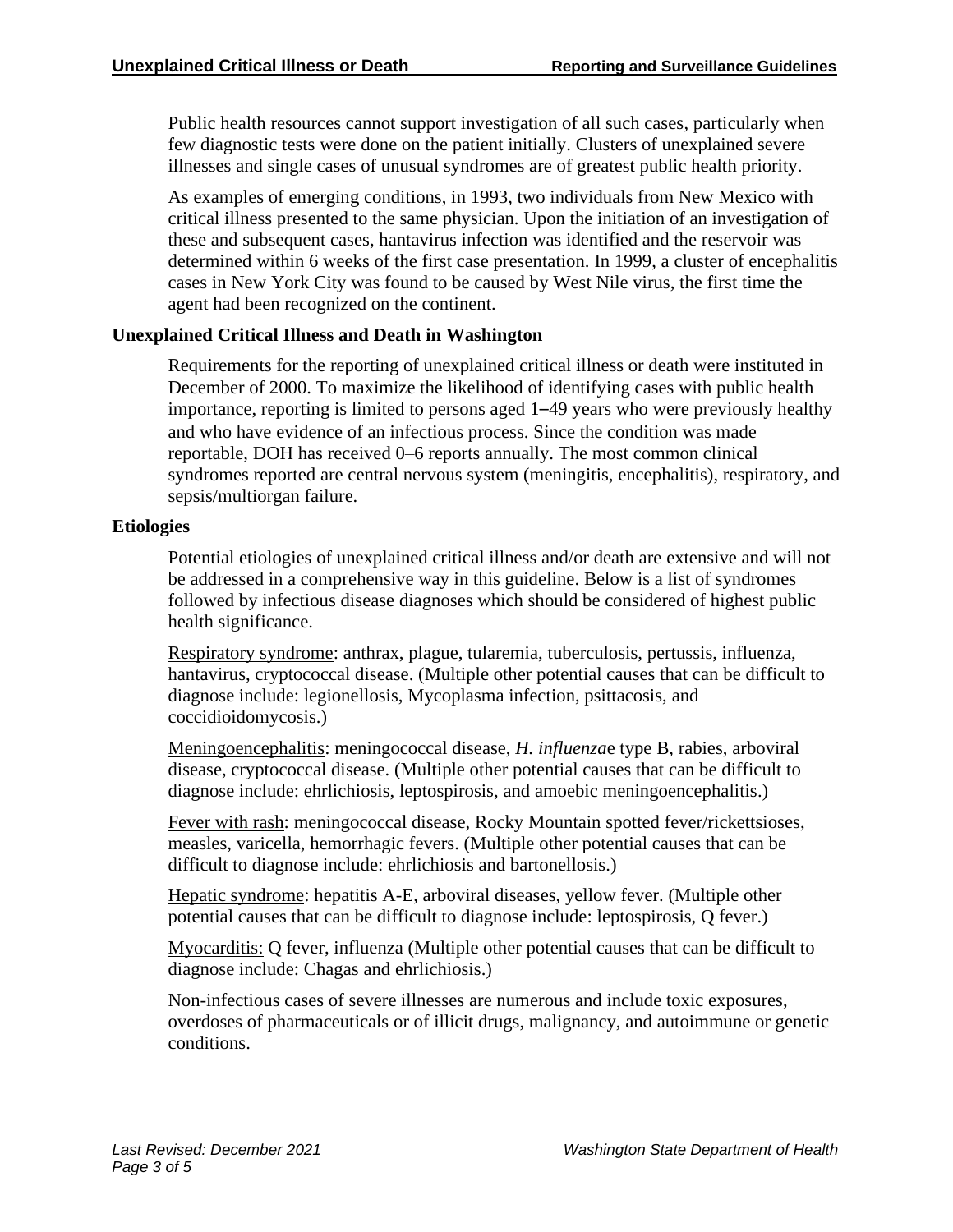#### **3. CASE DEFINITIONS**

#### **A. Clinical Criteria for Diagnosis**

Case meets all of the following criteria:

• Critical illness (an illness resulting in admission to the intensive care unit) or death in a person aged 1 to 49;

AND

- Previously healthy with no preexisting known medical condition including:
	- o Malignancy;
	- o HIV infection;
	- o Chronic cardiac, pulmonary, renal, hepatic or rheumatologic disease;
	- o Diabetes mellitus;
	- o Immunosuppressive therapy or disease;
	- o Trauma thought to be related to illness;
	- o Evidence of toxic ingestion or exposure;
	- o Nosocomial infection prior to the onset of illness;

AND

- Hallmarks of infectious disease including at least one of the following:
	- o Fever or history of fever;
	- o Leukocytosis (total white blood cell [WBC] count above the range for normal);
	- o Histopathologic evidence of an acute infectious process; **or** a physiciandiagnosed syndrome consistent with an infectious disease including: encephalitis/meningitis, fulminant hepatitis/hepatic failure, myocarditis, or ARDS/respiratory failure;

AND

• Preliminary testing has not revealed a cause for illness or death.

## **4. DIAGNOSIS AND LABORATORY SERVICES**

If a cluster of cases with a similar clinical presentation is detected, DOH and CDC may assist with additional diagnostic testing. For single cases, resources are limited for additional testing unless an agent of bioterrorism or local acquisition of a non-endemic agent is suspected. Call Communicable Disease Epidemiology (CDE) (206-418-5500 or 877-539-4344) to discuss the case. CDE may recommend obtaining and storing specimens for possible future testing if additional similar cases occur.

## **5. ROUTINE CASE INVESTIGATION**

#### **A. Evaluate the Diagnosis**

Request medical records and review the clinical presentation, physical exam findings, laboratory findings and autopsy report, if available. Clusters of unexplained critical illness or death may require a more extensive investigation including additional laboratory testing. Therefore, it is prudent to request laboratories to hold any remaining clinical specimens from patients who have died. This includes holding respiratory specimens (sputum, bronchioalveolar lavage fluid, pleural fluid), cerebral spinal fluid (CSF), all serum (early and late collections), other blood specimens, and fixed and fresh